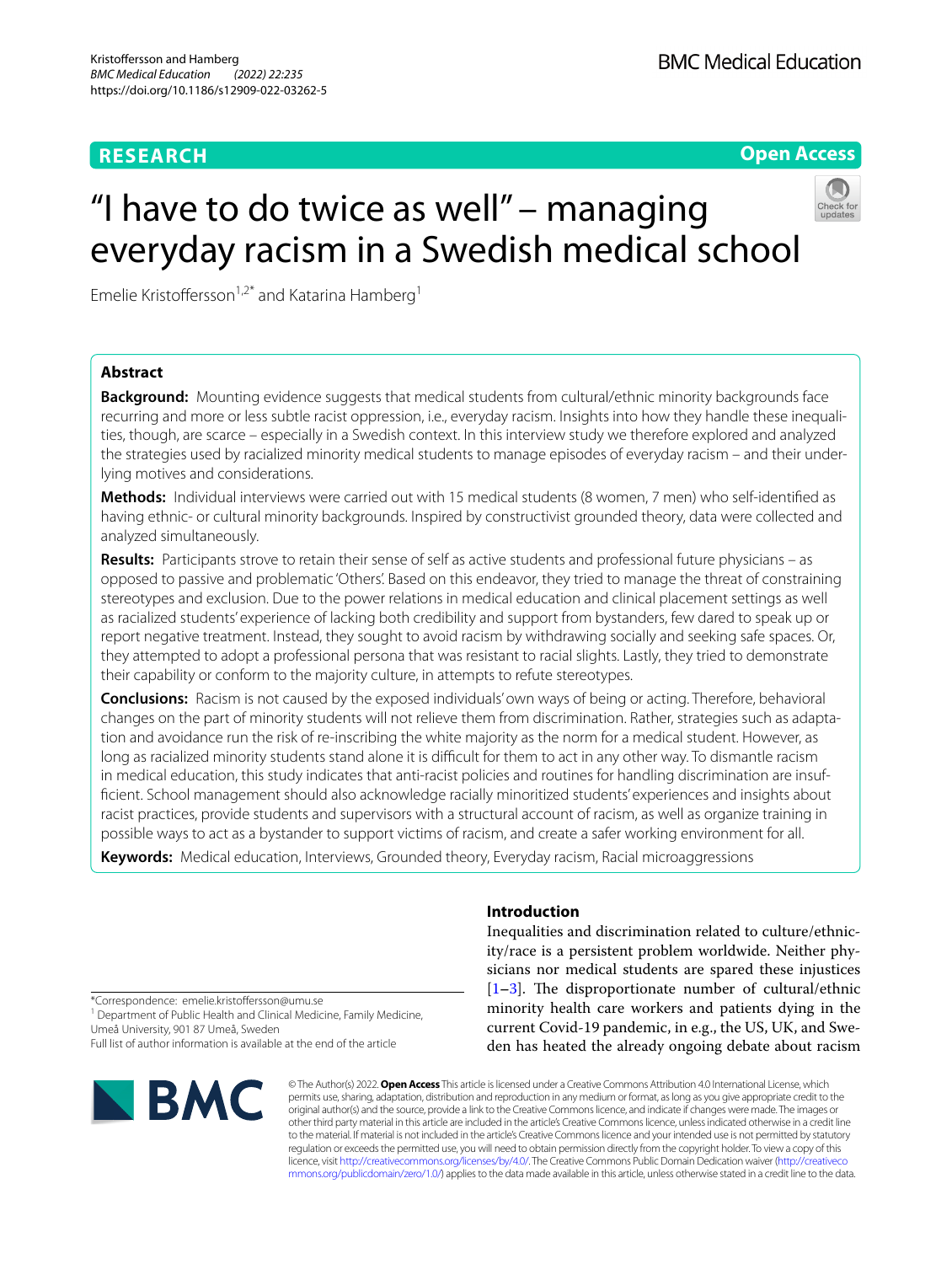cians, and students have called on the medical community to take actions against structural racism within their own institutions  $[6-11]$  $[6-11]$  $[6-11]$ .

Recurring and subtle forms of racism constitute an often overlooked obstacle to the success and prosperity of medical students from minority backgrounds [\[3](#page-9-1), [12](#page-9-5)[–16](#page-9-6)]. Invalidations of this kind have been outlined as everyday racism and/or racial microaggressions i.e., intentional or unintentional commonplace indignities that convey hostile or derogatory slights and insults based on perceived diferences in cultural/ethnic background [\[17,](#page-9-7) [18](#page-9-8)]. Such practices sustain a privileging of white majority over racialized minority students [[13,](#page-9-9) [15\]](#page-9-10), and can have deleterious efects on minority students' mental and physical health [[12,](#page-9-5) [18\]](#page-9-8).

Research shows that everyday racism and/or racial microaggressions are difficult for victims to handle since these practices often are normalized, and because they are given meaning through their repetition [\[17](#page-9-7), [18\]](#page-9-8). To date, however, only a few studies have discussed how racialized minority medical students cope with the stressors of racism [[13](#page-9-9), [15\]](#page-9-10), and even fewer have explicitly examined this subject **–** and as far as we know there are no previous Swedish studies in the feld. Furthermore, to deal with stereotypes imposed on them, people are forced to consider the rules, norms, societal discourses, and power relations that characterize the context in which they find themselves  $[17, 19, 20]$  $[17, 19, 20]$  $[17, 19, 20]$  $[17, 19, 20]$  $[17, 19, 20]$  $[17, 19, 20]$ . Therefore, a study taking into consideration the historical and contemporary relations in Swedish medical schools is warranted.

Tolerance, social justice, and equality characterize the Swedish self-image, and racism and discrimination are considered to be minimal [[21\]](#page-9-13). However, being perceived as an 'Immigrant' – which often can be equated with being seen as racialized/non-white – has proven to be a basis for discrimination in terms of inferior health, lower life expectancy, housing standards, education, and employability [\[22](#page-9-14)[–24\]](#page-9-15). In a previous interview study, we showed that while white minority students perceived the study climate as friendly and including, racialized minority students faced everyday racism and/or racial microaggressions  $[14]$ . They regularly encountered elusive adverse treatment from supervisors, peers, staff, and patients. A dearth of support from bystanders was a common aspect of their stories. These experiences pointed them out as 'Others' and made them feel less worthy as medical students.

In the present study, the aim is to continue our work by analyzing the racialized minority medical students' strategies to manage episodes of everyday racism during their education – and their underlying motives and considerations. This study offers a deeper understanding of racialized students' situation and indicates how medical education can work to counter discrimination.

Consistent with emergent design, the analysis of the empirical material advised our choice of theory [[25\]](#page-9-17). We adopt a structural account of racism, perceiving it as a process involving an uninterrupted, often unconscious, exercise of power that is based on the privilege of whiteness and the taken-for-granted superiority of Western culture [\[17](#page-9-7), [26,](#page-9-18) [27](#page-9-19)]. To understand how these processes operate in everyday life at the clinic we draw on Essed's (1991) theory of 'everyday racism' and Sue's (2010) theory on 'racial microaggressions' as described above [[17](#page-9-7), [18\]](#page-9-8). Culture, ethnicity, and race, in turn, are understood as social constructs where people are set apart from each other based on e.g., language, religion, and ways to dress, and not as innate characteristics [[28](#page-9-20)].

# **Method**

# **Research design**

In this interview study, we deployed a constructivist grounded theory (GT) approach  $[25]$  $[25]$ . Individual interviews were conducted to allow exploration of the potentially sensitive topic of social exclusion. Constructivist GT was selected because of its emphasis on meaning being (re)created in interaction and people acting on the meaning they ascribe to a particular situation.

## **Setting**

This study was conducted at Umeå University in Sweden. In Sweden, the undergraduate medical curriculum encompasses 5,5years (11 semesters), and the last 6 semesters contain clinical training at hospitals and health care centers. Undergraduate education is followed by 18–24months of internship, after which one can apply for a license to practice medicine and for a position as a resident.

At Umeå's Medical School, each class includes approximately 100 students. The latest figures suggest that less than 10% of the students are foreign-born or have two foreign-born parents  $[29]$  $[29]$ . The corresponding figure for all medical students in Sweden is 18% [\[30](#page-9-22)].

Swedish Universities are legally bound to work against discrimination related to e.g., sex, ethnicity, religion, or other beliefs [[31\]](#page-9-23). Consequently, an Equal Treatment Plan, outlining how equal rights are to be promoted, how to inhibit discrimination, and a "zero tolerance" policy for discrimination, harassment, and abusive treatment is adopted within Umeå University  $[32, 33]$  $[32, 33]$  $[32, 33]$  $[32, 33]$  $[32, 33]$ . There are no rules about including education about discrimination and racism in the medical curriculum in Sweden. Still, in the Professional Development course, running like a thread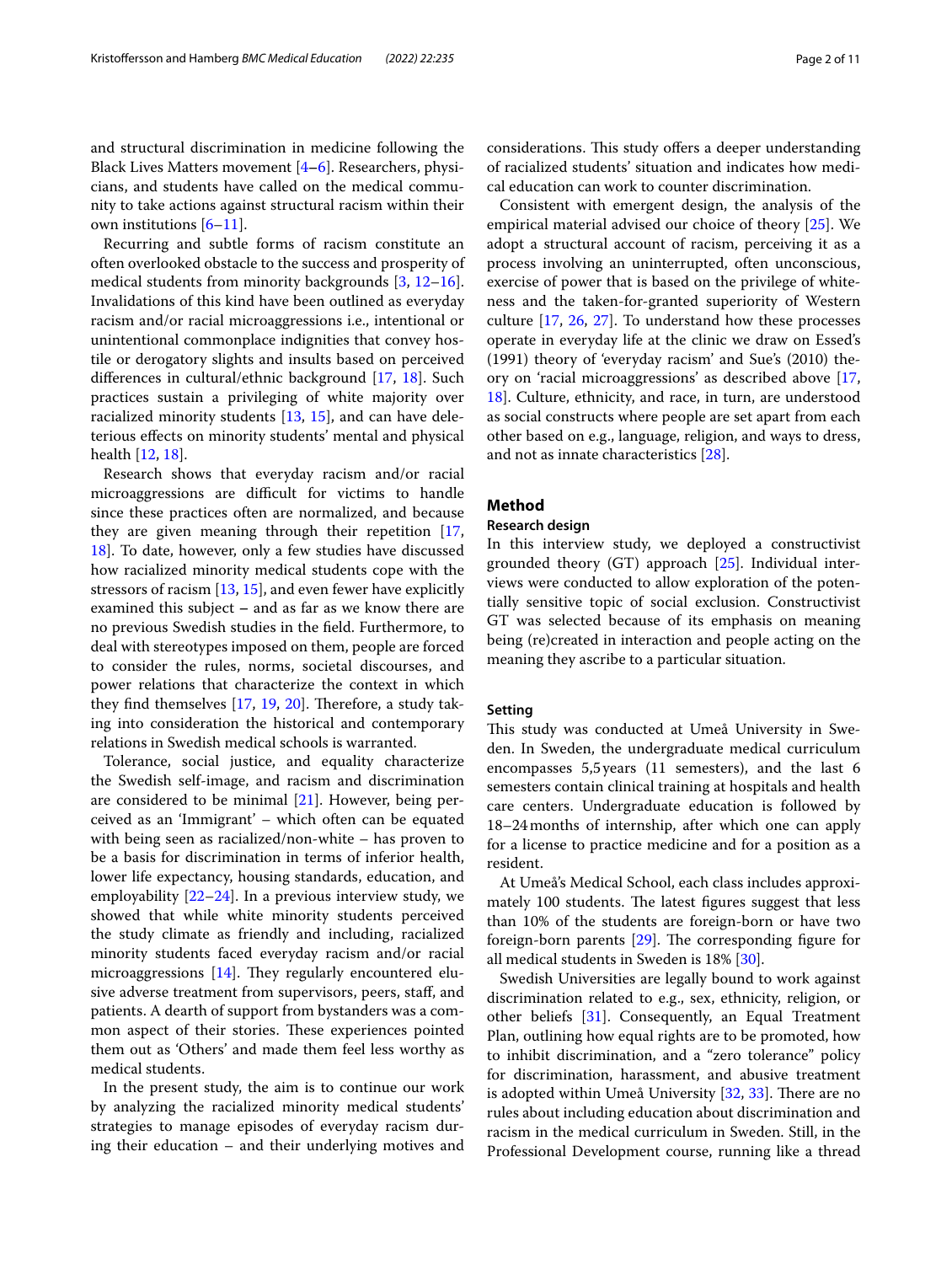throughout medical education in Umea, there are a few seminars focusing on cultural awareness and racism.

# **Participants**

Selection criteria for inclusion in the original study were belonging to an ethnic, cultural, or linguistic minority – as determined by the students themselves. In the Swedish context, minorities constitute a heterogeneous group and people who have immigrated rarely defne themselves in term of their ethnicity [[22,](#page-9-14) [28](#page-9-20), [34\]](#page-9-26). Therefore, we stressed a broad defnition of minority with examples like "having moved to Sweden as an adult, child, or being born here with parents born abroad" or "having a frst language other than Swedish".

Eighteen participants were recruited through e-mail and/or information adjacent to lectures directed to all students registered in clinical semesters (*N*=8), a direct invitation from one of the researchers  $(N=1)$ , and snowball sampling  $(N=9)$ . One interview was conducted with each participant. Three of the participants belonged to a linguistic minority, were light skinned, and born in Northern European Countries. They reported no experiences of racism. Due to the aim of the present study, we only included the 15 interviews conducted with students who described being racially minoritized (8 women, 7 men) in the analyses. They were between 22 and 38 years old. Ten were either born in, or had parents born in countries in Middle East and Asia, one in Europe, and four in African countries.

# **Data collection**

Between 2016 and 2018, interviews were carried out by the frst author (at that time a medical school graduate) and by a medical student (later medical intern) employed as a research assistant – both white women.

Interviews followed a topic guide exploring participants' own medical school experiences, interactions with co-students, supervisors, staff, and patients as well as other situations where their origin became important in a positive or negative way; and how participants dealt with these experiences. Follow-up questions were posed to encourage participants to provide examples and clarify details. Efforts were made to establish a safe atmosphere for sharing personal experiences [\[25](#page-9-17), [35](#page-9-27)].

Interviews were 57 to 125min long, digitally recorded, and transcribed verbatim. Before the interviews, interviewees completed a brief demographic questionnaire.

### **Analysis**

Data collection and analysis were iterative, allowing us to let emerging insights inform the consecutive interviews to saturate the emerging categories [\[25](#page-9-17)]. We stopped interviewing when we assessed that saturation was reached, i.e., that on a higher abstraction level no new insights emerged.

The analysis was inspired by the constant comparison technique of GT and by our theoretical framework. We (EK, and KH) individually read and coded the transcripts. Each interview was also condensed into a case narrative, reflecting the previous coding. Then the codes were compared, discussed in relation to the theoretical framework, and grouped into preliminary categories that included the content of participants' experiences. At this stage we decided to divide the analysis into two parts; one focusing on various experiences of everyday racism (number 14 in the publication list) and the present study focusing on afected students' way to handle the discrimination they encountered. For the present analysis EK re-scrutinized the codes, categories, and case narratives, read the 15 interviews again and interpreted the material by means of focused coding on ways to react to and manage the problematic experiences. The preliminary categories created were compared and refned, and a core category, "Always on the alert: managing the threats of racism", was identifed. Here, a core category refers to a category that embraces all the other categories. Lastly, EK reviewed the 15 interviews again, and KH reassessed a sample of four interviews to confrm that the categories were grounded in the data.

Epistemologically, we acknowledge that the data are co-constructed between interviewer and interviewees. During the entire process, EK and KH therefore maintained refexivity through critical refections and discussion about the assumed associations between the emerging categories, the theoretical framework, and their own roles in the research process [[36\]](#page-9-28).

## **Ethics**

Studying a marginalized group, like racialized minority students, always implies the risk of reifying them as a fxed category of 'Others' [[37](#page-9-29)]. We handled this dilemma by striving to understand the individual participant's perspective, posing follow-up questions, asking for concrete examples, and by searching for 'negative cases' to pick up diferences.

To ensure confdentiality, detailed background information for participants has been withheld, and details about individual people emerging in the interviews have been deleted or modifed. Participants were given oral and written information about the study and their written consent was obtained before the interviews.

The Regional Ethics Committee in Umeå granted ethical approval for the study: (Dnr 2016/446–31).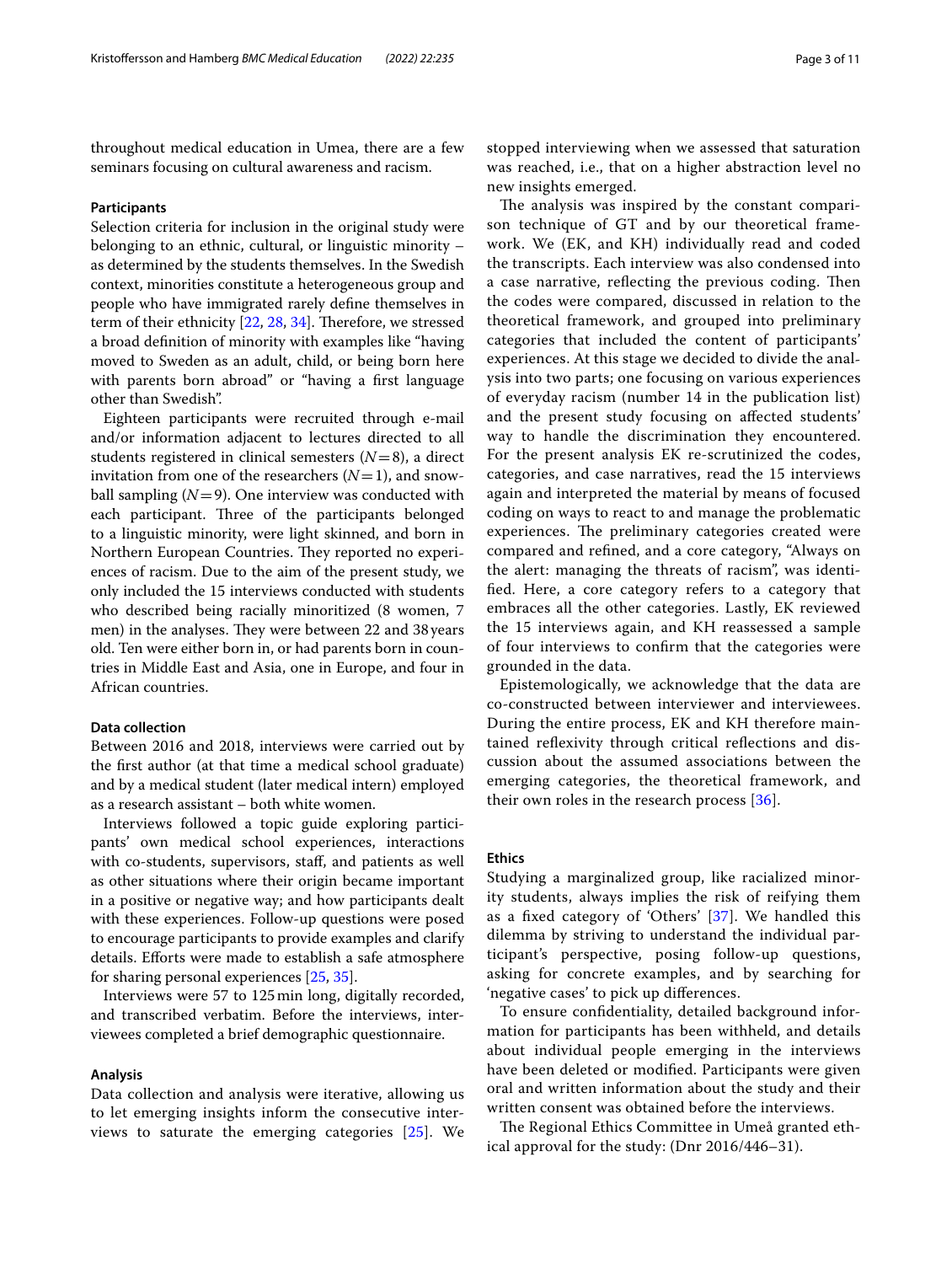# **Results**

Participants generously shared and refected upon how they navigated and negotiated adverse incidents involving supervisors, staf, patients, and co-students. A core category was established, grounded in fve categories, describing how participants managed their situation (see Table [1](#page-3-0)). Below, the core category and categories are presented and illustrated with quotations from the participants. Each quote is marked with the participant's gender and interview number ( $Man = M$ ,  $Woman = W$ ).

# **Always on the alert: managing the threats of racism**

The core category summarizes the strategies through which participants tried to manage the threats of racism.

Recurrent experiences of constraining stereotypes and exclusion that placed them as 'Others' and threatened their success as students made participants self-aware and hyper-vigilant: "I'm kind of prepared all the time" (15W). Often, they grappled with whether they could or dared take immediate action: "If something is really racist, then I want to speak up. But I have to consider the situation. It's not always possible" (5W). However, they also took many precautionary measures to prevent or mitigate the risk of provoking stereotypes. Depending on the context, they utilized various strategies to handle the threats of racism. The prevailing power relations in the educational- and clinical situations and the potential impact on their success as students were major considerations in this process.

While participants spent considerable time and energy navigating the risk of stereotypes and exclusion, they seemed reluctant to view themselves as victims. Rather, they wanted to be perceived as active students and professional physicians-to-be.

## **Speaking up and confronting**

All participants highlighted that speaking up and confronting were important ways to oppose racialized slights and resist peoples' attempts to categorize and confne them to racial or cultural stereotypes. To directly mark against injustice involved a shift of fault and responsibility to the perpetrator – which was described as empowering. Active protests, however, constituted only rare exceptions.

Many incidents were considered minor and/or ambiguous, making them difficult to recognize for peers and tutors and deemed not worth complaining about. One student explained how the complexity of such incidents combined with racialized students lacking credibility held him back:

*People can just protect themselves. Because it is*  nothing concrete. They can defend themselves by say*ing: "No, I said nothing wrong. How can you accuse me of being a racist?" True! I can't do that, because they haven't explicitly signed a paper where they say: "Hereby I certify that I have racist prejudices and oppress people because of it." (4M)*

Another reason given for not speaking up was fear of negative consequences. Interviewees thought they stood out in the crowd and speaking up they feared would magnify this: "I already felt diferent, and then I did not want to call attention by speaking up to the physician" (11W). Participants' need to build trust with supervisors meant that their abilities to voice criticism without being discredited were circumscribed. Placing patients in an unfavorable situation by accusing them of racist utterances, in turn, interfered with their image of professional behavior. Maintaining a professional self-image in relation to supervisors and patients was thus accomplished by silently accepting racism.

In the rare instances when interviewees had chosen not to quietly accept tacit treatment or racist stereotypes, they seldom experienced any support or endorsement, rather, perpetrators and/or bystanders dismissed and invalidated the racial insult. Thus, in most situations they refrained from raising such issues: "I' am a little afraid to end up in confict with a teacher" (12M).

Participants sometimes attempted to object to injustice by exposing prejudices through seemingly innocent questions, forcing people to explain dubious statements:

*An immigrant with stomach pain came in to the ER with an ambulance. Whereby the resident said: "Tey always do that." I played a little stupid and* 

<span id="page-3-0"></span>**Table 1** Summary of the analysis in a core category underpinned by five categories

| Core category                                       | <b>Categories</b>                    |
|-----------------------------------------------------|--------------------------------------|
| Always on the alert: managing the threats of racism | Speaking up and confronting          |
|                                                     | Formal reporting                     |
|                                                     | Searching for safe places            |
|                                                     | Creating emotional distance          |
|                                                     | Neutralizing threatening stereotypes |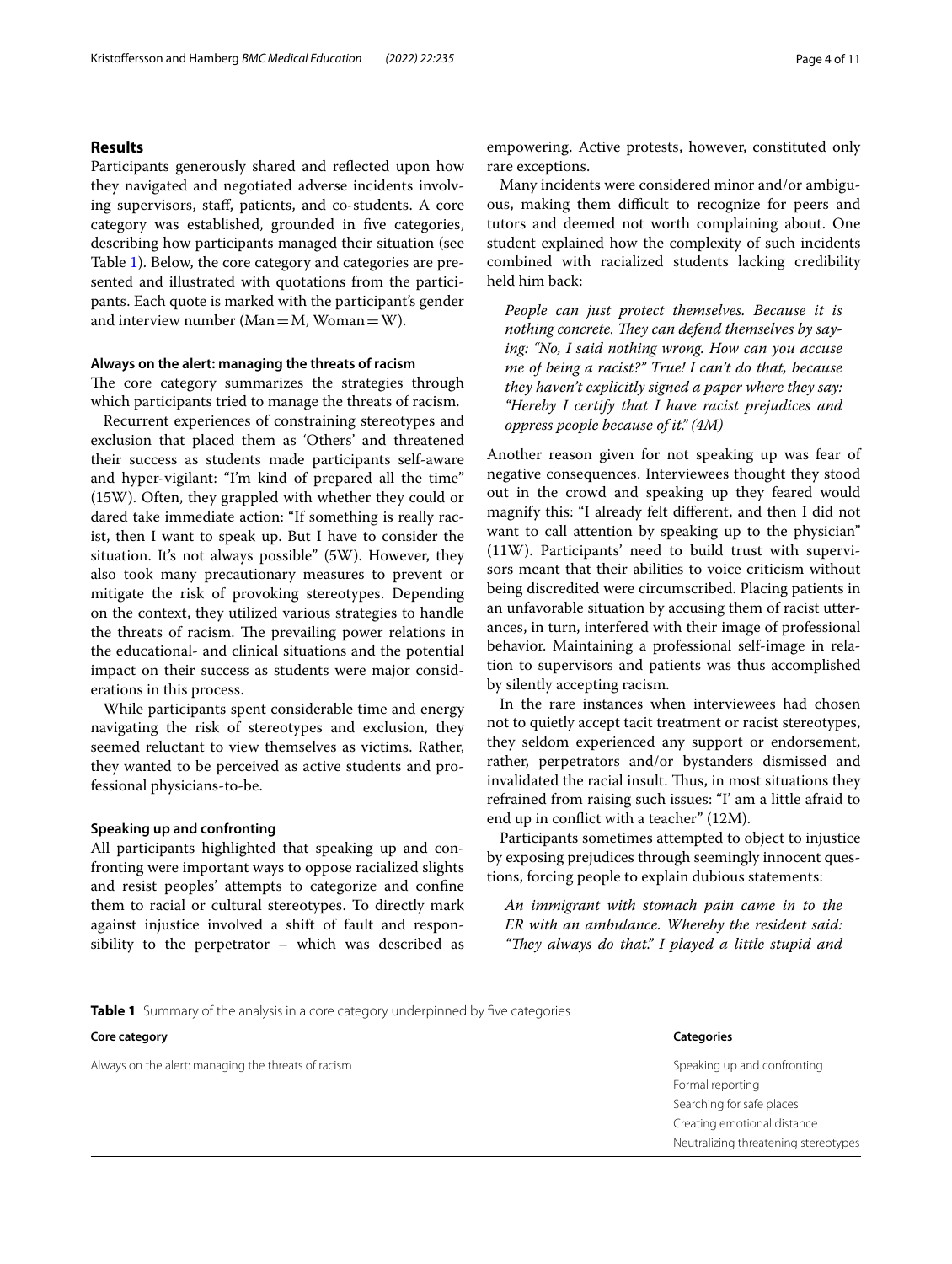*said: "Okay, so this patient comes in often, and usually calls the ambulance?" Whereby the physician said: "Are you one of them who is going to call me a racist now?" (13W)*

This quote highlights that even such factual comments opened up to scrutiny and made participants vulnerable to further aggressions. Knowing how frequently people reacted defensively when prejudices were called out made participants aware that protest might be damaging, triggering stereotypes depicting minorities as "oversensitive".

There was also a striving to reclaim the position as 'Other' as "positive" and "normal" – and thus resist the image of the 'Other' as negative. Being recurrently confned to negative stereotypes some male students tried to convert them to a strength or at least something that they could use in certain situations. One stated that it could be nice to "play on prejudices". If he did not want to be bothered, he explained, he just frowned, and then people let him be because they thought he looked frightening. This strategy, however, both indicates and reproduces racialized stereotypes.

## **Formal reporting**

To make use of recognized processes within the university for reporting discrimination directly to the course management was seen as important, but in reality difficult.

Participants were, on the one hand, content with the measures being undertaken to facilitate students' reporting negative treatment through course evaluations: "There is like a zero tolerance for discrimination. It is a security to know that as a student you have your rights" (7W). On the other hand, even if these evaluations were anonymous, making complaints turned out to be practically impossible since participants feared they could still be identifed due to the small number of racialized students: "It becomes quite obvious who has reported it" (13W). Another female student, who had experienced adverse treatment from "a distinguished physician", said:

*I would have wanted to go to the course management, or the course coordinator. But I don't know how. It's just me who hasn't dared to. So I think the error lies with me. I am the one who should change (15W)*

The formal directives conveying to students that they can report discrimination seemingly make her blame herself for the continuous injustice. Fear of being questioned added further to participants' hesitance to report discrimination: "To dare, one must be sure that one will not be questioned" (11W).

A few participants were confdent that the course management would take measures if they found out about discrimination. Others believed supervisors could still get away with inappropriate behavior because of their important role in the health care organization.

Only one interviewee had reported poor treatment to the course management. He was astonished when the teacher in question listened to and confrmed his experience – and underlined how important this recognition had been for him.

# **Searching for safe places**

Trying to protect oneself from being subjected to racism and fnd contexts where one felt safe was important for participants.

They tried to escape and avoid specialties, clinics, and social settings where they had been – or feared they would be – ill-treated. At universities and hospitals with a larger proportion of racialized students and physicians, they imagined they would be treated fairly and "ft in better". Thus, some dreamed about leaving Umeå altogether.

Experiences of mockery and scrutiny had also driven them to withdraw in educational contexts to avoid negative attention: "This fear that the doctor will be racist makes me feel I would rather not get in the way or don't take up as much space" (10M).

However, to be successful, such measures require that only specifc individuals are carriers of racism. As it turned out, friends also expressed preconceived opinions: "Some were people I was quite close to" (8W). After repeated incidents where he had to face biased beliefs from classmates, this participant gradually withdrew:

*I have them at a safe distance where they can't hurt me. Outside of school I meet none of my classmates. And that's how I want it. I deny all invitations. When I let people come a little too close it usually gets wrong. If I put people in a position where they can hurt me, then it tends to happen too. So that's why I keep my distance. (4M)*

Isolation thus became a way to protect oneself from racism. This strategy, however, added to the segregation that placed participants in a subordinate position in the frst place and entailed missing out on educational possibilities: "It means I can't really use my full potential" (9M).

Moreover, participants strategically sought connection and affirmation to handle adverse experiences. Some turned to family and loved ones. Others underlined that it was paramount to have a network outside the family, e.g., minority classmates or friends, to receive validation. It was the shared experience of being constructed as 'the Other' that formed the basis for this mutual understanding and trust. Interactions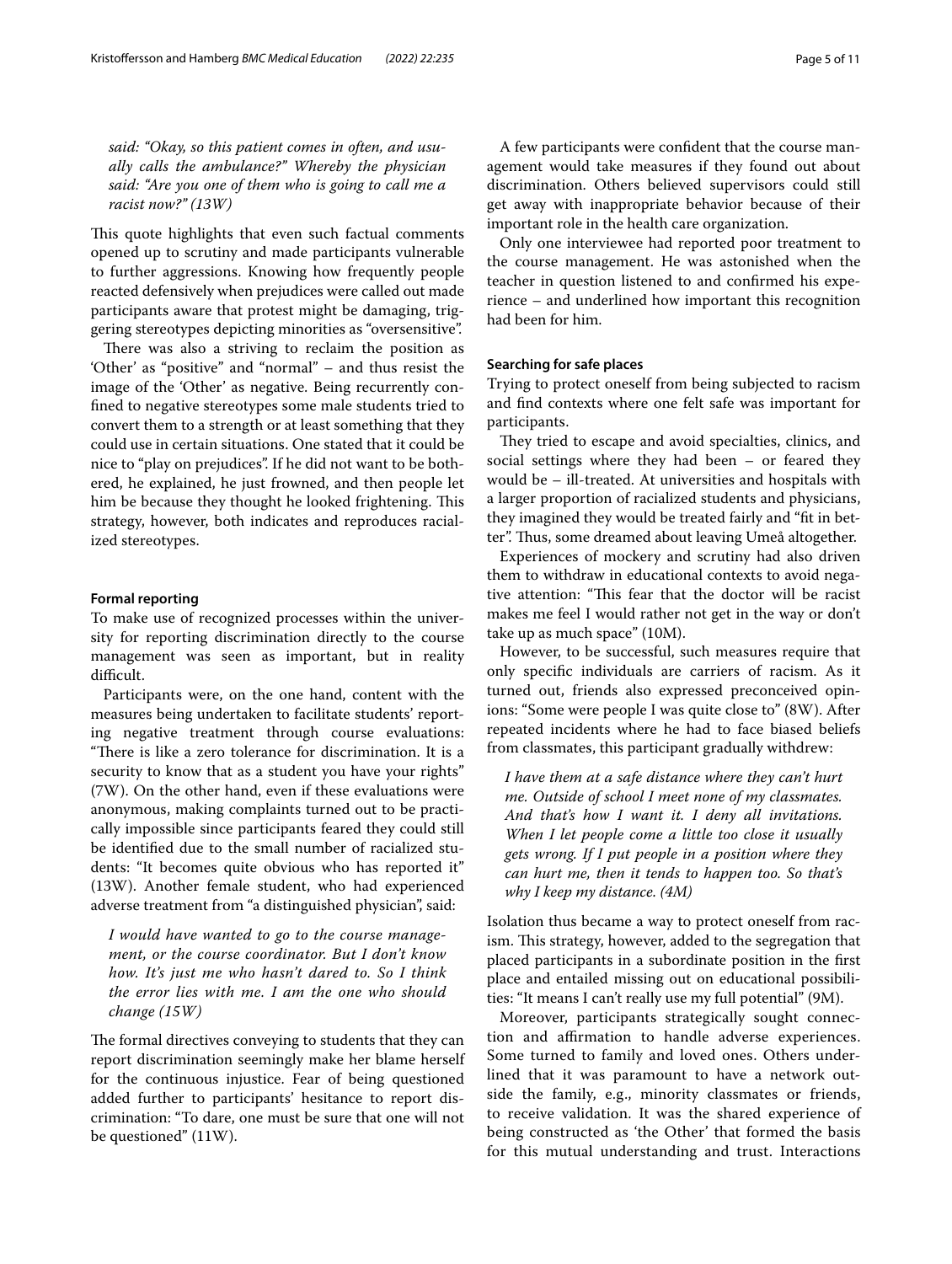with racialized students were described as synonymous with security, enabling participants to feel safe that one would not be questioned: "In my group of friends I am not judged for my language" (6W).

## **Creating emotional distance**

This category refers to cognitive strategies aimed at creating emotional distance to discriminatory experiences to alleviate their stressful efects.

Participants deliberately tried to reinterpret adverse experiences to protect themselves from pain: "I actively think that the person does not discriminate against me" (3M). Reinterpreting also worked to transform recurrent racist incidents into something they had the opportunity to infuence, as described by this male participant:

*I never want to believe it has to do with racism, so I give one million excuses instead. Because otherwise it will be so terrible to live. So I think it's a self-defense mechanism for me that makes me survive one more day.* [...] Because it is difficult when *it depends on something that I have just been born to, not something that I can infuence. Because I don't know what to do... What can I say? "Sorry, I'm black." (4M)*

Others indicated that they had learned to brace themselves and become impermeable to racial slights: "I've become immune; I don't take it personally" (14W). Referring to their lack of opportunities to decide which images of them should be valid, they emphasized the importance of separating self-confdence from other people's opinions: " If I myself become the source of my self-confdence, of how I handle things, of how badly I feel when someone says something, then I become unwavering" (4M).

Another example of how emotional distance was established was to adopt a professional persona, e.g., to "think about what was be best for the patient", be objective, rational, and not easily take offense, as explained by this female student:

*I take on some sort of role: now I'm a professional. Obviously, you can be afected, get sad. But I think I can let it go quite quickly. I have the attitude that I am a caregiver. It's a bit like being a parent to someone. You are the adult, and then you do not take as much ofence. If it's my best friend, then I am much more sensitive. (5W)*

The role of caregiver allowed her to uphold a positive self-image even in the presence of downgrading comments. This strategy, though, requires a condescending view of patients and frees them of responsibility for their actions.

In the end, keeping painful experiences at a distance was difficult, and some interviewees yielded to self-accusation when being unable to do so:

*I perceive myself as weak. And let myself be impeded by other people. I believe that many with a foreign background have experienced the same things that I have, but if you are a little weak then I think you become inhibited. I have become so restrained because of everything that has happened. But I think if you are a little stronger and more confdent, and don't let anyone trample on you, then there's no problem. (15W)*

By suggesting that caring about peoples' opinions is a sign of weakness in this way, the focus is transferred from the perpetrators and their inappropriate behavior onto the participants themselves and their (in) ability to handle such incidents.

# **Neutralizing threatening stereotypes**

This strategy implied a striving to be in control, to conform, and to adapt to societal expectations and discourses and become accepted by refuting stereotypes.

When facing rude and intrusive questions about e.g., their background or religion from supervisors, staff, and patients, or encountering patients' skepticism of them participating in care, interviewees said that they felt it necessary to be patient and informative, providing comprehensive answers in order to sustain positive relations: "As an immigrant, you must frst make sure that the patient is comfortable with you" (7W). Consequently, it seemed participants had to disregard their own needs to ameliorate the potential distress of white people. One student explained how he responded to questions about his background:

*I've tried to respond to it by continuing to say: "I'm from [hometown]" until they ask: "Where are your parents from?" Then I always give in and say: "I am from [hometown] but the parents are from X-country." And then they let go of the question immediately. (10M)*

Experiences of being devalued, overlooked, and questioned compelled participants to put themselves forward and demonstrate their capability and knowledge: "It always feels like I have to prove myself a little extra because I'm not like everyone else (11W). They talked more during group work, posed many questions to teachers and supervisors, and carefully answered questions. Not because they wanted to excel or learned more by doing so, but because they felt they had to: "So that they see that I am a medical student. I speak Swedish. I'm just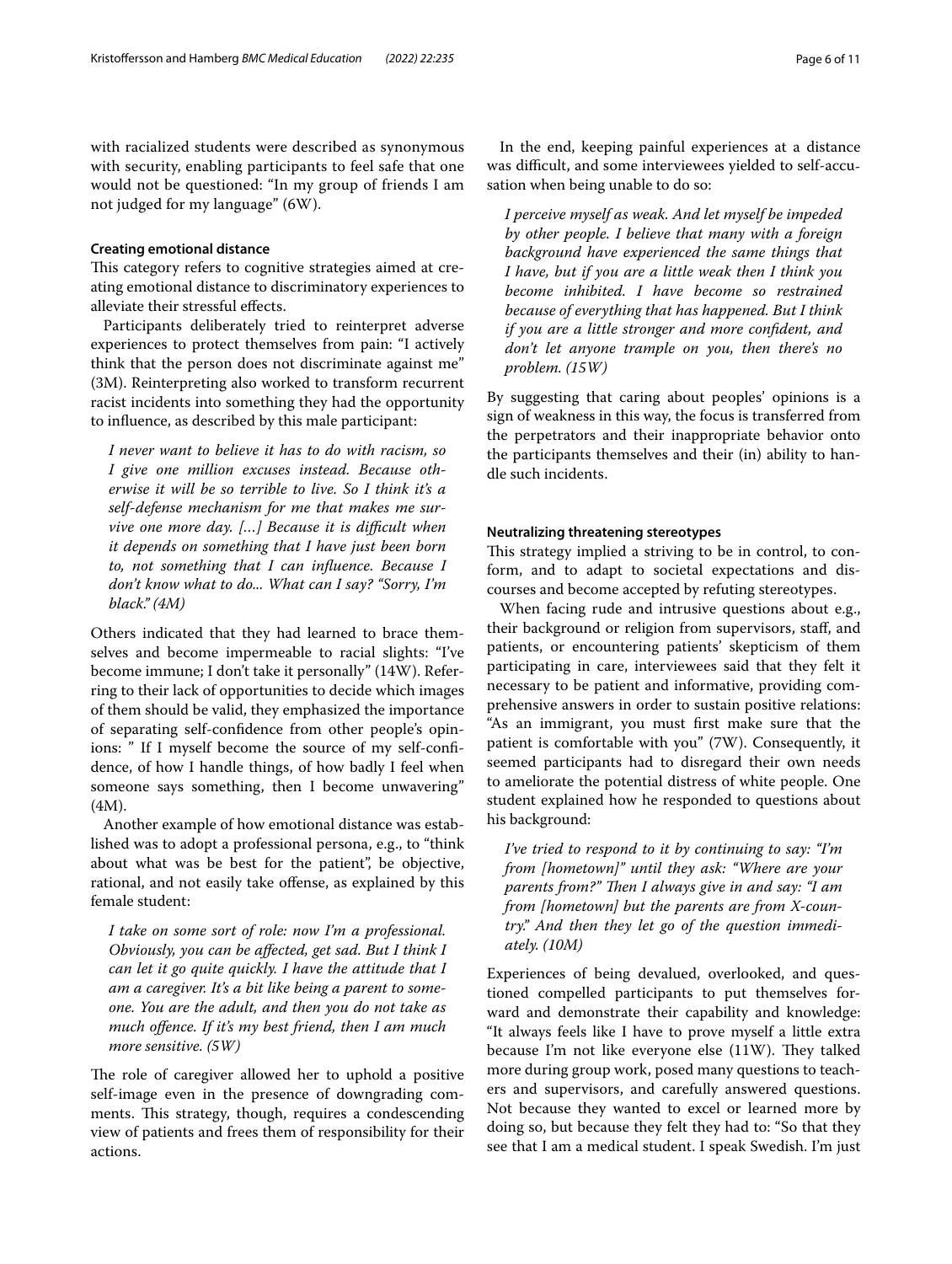like everyone else" (11W). They hoped their efforts would protect them from negative preconceptions:

*Sometimes I'm afraid that someone will judge me based on my appearance. I don't think I would feel like that if I was a blonde. Because I look in a certain way, I have to do twice as well, so that no one will think: "It is that immigrant." I do my best and it feels like it should protect me in some way against prejudice. (8W)*

Some participants, though, asserted that the prospect of being discriminated against served as a driving force for improvements:

*It motivates me. Immensely. I wouldn't say that I feel that I have something to prove, because I don't experience that. But it is still a driving force that ... it feels good to get other people to understand that, yes but: "He can do it too". (1M)*

Even though this student talks about discrimination in almost positive terms, as a driving force and motivator, it might still be argued that he needs those in power to acknowledge him as a worthy medical student. And that he is forced to work extra hard just to rise to the level of the white majority students.

In order not to trigger hostile stereotypes, participants also described behavioral changes aimed at conforming to perceived majority culture. For instance, being mindful of using correct Swedish, and avoid making jokes. One male student said: "I have changed behavior a lot, in order not to stand out too much" (12M). He underlined, though, that his adaptation did not constitute a real internalization of perceived majority norms. Like most interviewees, he displayed a resistance towards assimilation combined with a change of his outer persona to mimic desirable qualities: "You have a facade that you show others" (12M). Such adaptation, in turn, it might be argued, contributes to the normalization of cultural hierarchies.

# **Discussion**

We explored how racialized minority medical students handled incidents of everyday racism perpetrated by supervisors, staf, patients, and co-students. Participants managed the threat of constraining stereotypes and exclusion, while attempting to retain a sense of self as an active and professional physician-to-be – as opposed to a passive and problematic 'Other'. Their modes of action were constrained by the educational- and clinical power hierarchy, minority students lacking credibility, a dearth of support from bystanders, and ideas about professional behavior. The strategies included: "speaking up and confronting"; "formal reporting"; "searching for safe places";

"creating emotional distance"; and "neutralizing threatening stereotypes".

# **Navigating implicit white norms on medical professionalism**

By being seen as cultural and/or ethnic 'Others', our participants risked being discerned as missing qualities required of a good physician-to-be. This is in line with previous studies that have shown that assessment of academic excellence and professionalism is informed not only by official criteria, but also by whether or not one fts the norm of belonging to the white majority [[2,](#page-9-30) [38](#page-9-31), [39\]](#page-9-32). Therefore, it is not surprising that students' strategies evolved around retaining their sense of being active and professional physicians-to-be. Furthermore, in line with previous studies participants seemed to confuse professionalism and professionalization, thinking that emotional detachment was a necessary component of professionalism  $[40]$  $[40]$  $[40]$ . Being offended by racial slights and/or speaking up was therefore viewed as lacking professionalism.

Important parallels can be drawn between the strategies used by our participants and those formulated and described by other scholars [\[17](#page-9-7)[–19,](#page-9-11) [27](#page-9-19), [41](#page-9-34), [42\]](#page-9-35). All approaches carried both advantages and disadvantages. Acts of resistance could be liberating, but participants lacked credibility and speaking up made them vulnerable to accusations of being oversensitive troublemakers [[17](#page-9-7), [18\]](#page-9-8). Furthermore, they could not rely on support from bystanders. Hence, as seen in other studies racial slights were often perceived as not worth complaining about or reporting, especially in relations characterized by power diferentials [[13](#page-9-9), [16,](#page-9-6) [18](#page-9-8)]. Resisting the downgrading of cultures other than "Swedish culture" by embracing otherness, in turn, meant that the interviewees identifed with stereotypes created by the prevailing power order [[17,](#page-9-7) [18](#page-9-8), [42\]](#page-9-35).

Standing alone and being unable to prove – or even protest against – discrimination, participants had to fnd other strategies for managing their situations. Searching for a safe place mitigated stress and meant having one's experiences reaffirmed. However, as noted by other researchers it also entails a withdrawal from contexts students have the right to seize upon and makes them more isolated and vulnerable [\[15](#page-9-10)]. Creating emotional distance; a strategy commonly described in previous literature, helps keep the pain away, but means that the focus shifts from unfair events to the participants' (in) ability to remain unafected by them [\[18,](#page-9-8) [42\]](#page-9-35). Even if participants describe themselves as immune to racial slights, it remains something they have to handle. Furthermore, studies show that being continuously subjected to racial slights is psychologically stressful, resulting in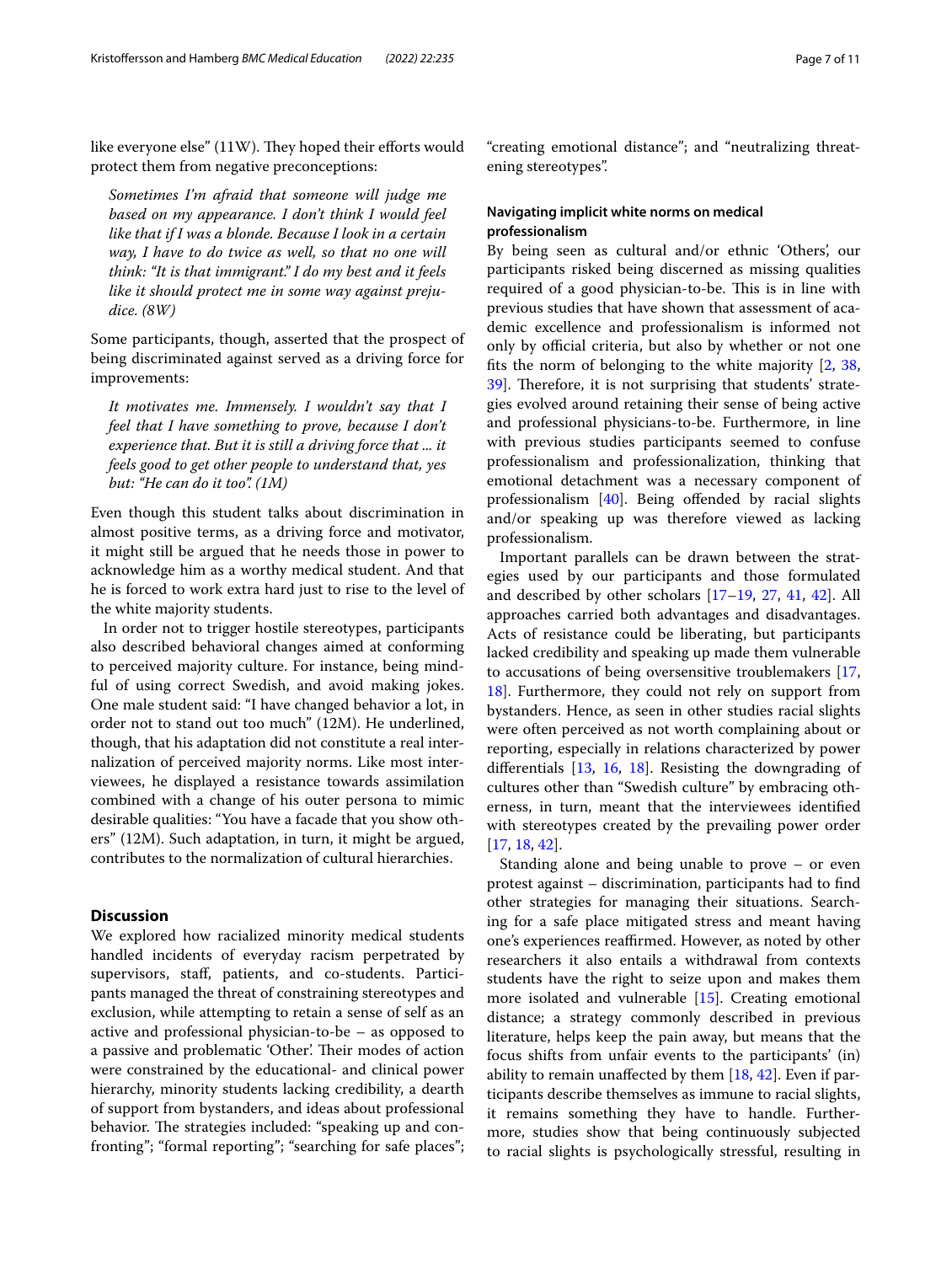e.g., frustration, anxiety, and anger [[43](#page-9-36)]. Lastly, attempting to neutralize stereotypes by e.g., demonstrating one's capability, or conforming to the majority culture could be rational in a competitive educational environment. However, interviewees' chances to prove their capability are probably limited because in the eyes of the majority they will likely remain representatives of 'the Other' [[19,](#page-9-11) [42](#page-9-35)].

Common to many of participants' strategies is that they do not question the basic assumptions behind their marginalization, namely the division into essential groups based on culture/ethnicity [\[19\]](#page-9-11). Rather, strategies such as silence, adaptation, and avoidance run the risk of re-inscribing belonging to the white majority as representing the norm for a medical student. Concurrently, it means participants make themselves responsible for handling something that is not their fault, while perpetrators are deprived of responsibilities for their actions. But, when racialized minority students' experiences of and knowledge about racism are not acknowledged and they are left without any support from bystanders, what are their possibilities for handling stereotypes and exclusion without reproducing their oppression?

This is the first study of its kind to be conducted among Swedish medical students. Although many of the strategies the participants used have been shown in previous research, our study also contributes with knowledge about the specifc expressions that these strategies take in the hierarchical healthcare organization. In addition, our results are novel by illustrating how the strong association between professionalism and emotional detachment risks making it even more difficult to acknowledge that racism is a problem and make students even more prone to remain silent in the face of racism. And what is worse; racism risks being seen as something you as a professional should learn to put up with. Hence, this study also contributes important insights into the challenges and barriers that the work on counteracting racism may entail.

# **Breaking the silence surrounding racism and discrimination**

Anti-racist policies and routines for handling discrimination and harassment are important, but alone they are insufficient to prevent and manage racism and discrimination in medical school. Racialized minority students are in a subordinate position and too easily recognized to be expected to dare speak up and report. Also, being minority students, they often lack credibility, which is further undermined by spectators' passivity. Lastly, because acts of everyday racism are often normalized making complaints about them is especially hard. Consequently, formal commitments to equality – such as those held in the medical school where this study was conducted – are at risk of becoming symbols of equality while inequalities remain [[32,](#page-9-24) [33](#page-9-25)].

Countering racism in medical school will naturally require a long-term and comprehensive approach. On a structural level, it is for example important to continuously discuss and refne formal routines for reporting discrimination but other measures, such as increasing the proportion of teachers, tutors, and supervising physicians belonging to cultural minority groups are also needed. To break the silence surrounding racism and improve the situation for exposed students our results suggest that change must also occur in relationships and everyday practices at the clinics – with support from management. Students and not least teachers/supervisors should be assigned time for attending education on structural and everyday racism and/or racial microaggressions, which takes into account the power relations through which racism operates [[17,](#page-9-7) [26,](#page-9-18) [27\]](#page-9-19). Otherwise, there is a risk that what our participants are exposed to will not be considered and/or identifed as racism. Furthermore, witnesses to racial slights should be supported to move from passive bystanders to active allies to mark and establish that these practices are intolerable – a promising strategy according to recent studies  $[16, 44-46]$  $[16, 44-46]$  $[16, 44-46]$ . Addressing racism – both as a victim and as a bystander – naturally entail several challenges, not least the fear of retribution [[16\]](#page-9-6). However, being an active bystander includes not only speaking up to perpetrators but also, for example, talking to other people who can address the incident and talking to and supporting the victim afterward [\[46](#page-10-0)]. Eforts to ameliorate these injustices should also include a discussion of what professionalism is – or should be – in order not to confuse professionalism with a stoic acceptance of discrimination and racism. To give these issues more focused attention, we propose dedicated theme days for both students and supervisors and mandatory teaching elements. Furthermore, fnding new and alternative ways of reporting discrimination may be needed, as well as work on creating supportive networks.

# **Methodological considerations, strengths, limitations & future research**

Our committed sample of self-selected participants resulted in a rich material. Informants, however, may difer from those who abstained from participating. It is possible that those abstaining struggled to handle more grave experiences, but did not trust the researchers enough to participate in the study. Or they faced no challenges and thought they had nothing to contribute. The interviewees came from diferent backgrounds and their strategies varied, indicating that enrollment was broad, which offers credibility to the results.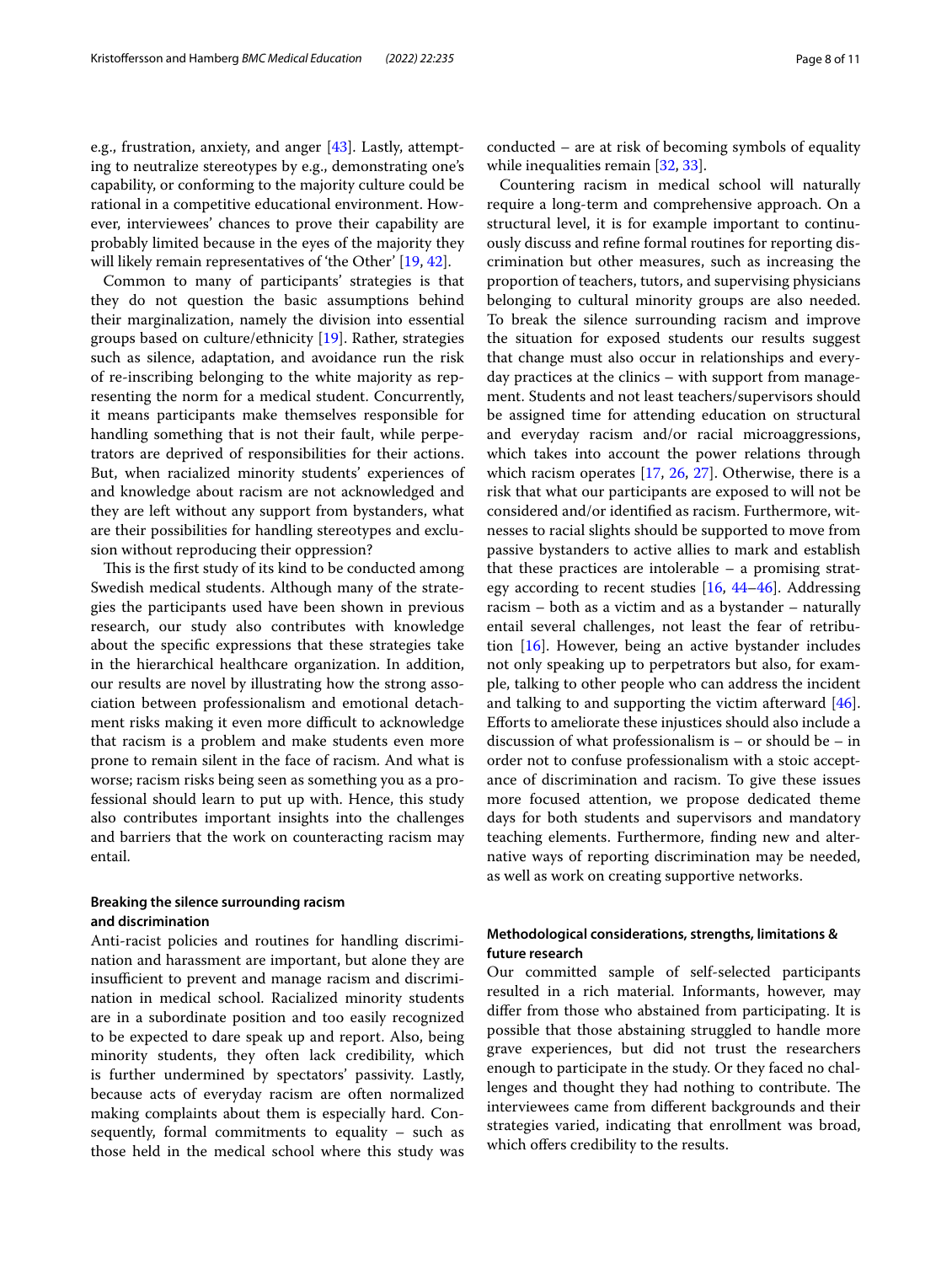Our data collection was performed prior to covid-19 and the attention that Black Lives Matter got during the frst years of the pandemic. In Sweden, though, Black Lives Matter has not been discussed as a movement of much relevance for the Swedish society. Nevertheless, in the spring of 2021, an appeal from Swedish physicians and medical students against racism in Swedish health care was published in the media [\[47](#page-10-1)]. Later, it was revealed that caregivers throughout Sweden allow patients to choose to be cared for only by ethnic Swedes [ $48$ ]. These events may have increased awareness of racism in medical education **–** and of the importance of addressing this problem. Consequently, had our data collection been performed now it is possible that our results would have been diferent.

That the interviewers shared the experience of being medical students with the participants may have enabled trust during the interviews. However, the interviewers were white, which means that participants may have avoided sharing information because of doubts that their perspective would be understood. Future research undertaken by researchers from racialized minority groups would therefore be valuable. Also, more research is needed on insidious forms of racism to inform strategies for efectively dismantling these inequalities. Lastly, in the work of counteracting racism, it will be important to ask for and listen to suggestions from students. This was not something that the participants in this study were asked about and can be seen as a limitation.

The study is also limited by its reliance on data from a single medical school. Nevertheless, similar strategies to those deployed by our participants have been seen and described in studies from other countries [[13,](#page-9-9) [15\]](#page-9-10). Thus, we believe that our fndings apply to other Swedish Universities and also other Western contexts. Still, future research should investigate experiences and reactions among racialized minority students in more culturally or ethnically diverse settings.

# **Conclusions**

Racialized minority medical students managed insidious racism including threats of constraining stereotypes, 'Othering' and exclusion, while at the same time maintaining a self-image of being competent medical students. Due to the clinical power hierarchy, racialized minority students lacking credibility and lack of support from bystanders, their strategies to counteract or avoid everyday racism were focused on adapting their own behavior or thinking – not on speaking up or formally complaining about discrimination.

However, constraining stereotypes and marginalization are not caused by exposed racialized students' own ways of being and acting. Thus, strategies built upon behavioral modifcation will not free them from racism, nor will it grant them access to the desired position as active and professional physicians-to-be. Instead, strategies such as adaptation, silence, and avoidance risk entrenching belonging to the white majority as representing the norm for a medical student.

To counteract everyday racism in medical education, we suggest that medical school management embrace the knowledge that racialized minority students have about structural and subtle racism within our own institutions and impart this knowledge to all students and supervisors/ teachers. Lastly, witnesses to discriminatory treatment should be supported to go from silent and passive bystanders to allies that are trained to see, understand, support, and search for the best ways to act.

#### **Acknowledgments**

The authors wish to thank the participants who generously shared their experiences with us. We would also like to thank Hanna Rönnqvist for her valuable contribution to the data collection and acknowledge Professor Susan Phillips, Queens University, Kingston, Canada for her advice and input.

## **Authors' contributions**

EK and KH were responsible for the study conception and design. EK performed the data collection together with a medical student (later medical intern). EK and KH performed the data analysis. EK was responsible for the drafting of the manuscript. EK and KH made critical revisions to the manuscript for important intellectual content, and both authors read and approved the fnal manuscript.

## **Funding**

Open access funding provided by Umea University. The study was supported by grants from the Västerbotten County Council, grant number RV753991.

#### **Availability of data and materials**

The datasets (interview transcripts) generated and analyzed during the current study are not publicly available due to the sensitive nature of the data and due to reasons of confdentiality, but are available from the corresponding author on reasonable request.

## **Declarations**

#### **Ethics approval and consent to participate**

The Regional Ethics Committee in Umeå granted ethical approval for the study: (Dnr 2016/446–31). All participants were informed about the purpose of the study, assured that their data would remain confdential, and their written consent was obtained before the interviews. All methods were performed in accordance with the relevant guidelines and regulations.

#### **Consent for publication**

Not applicable.

#### **Competing interests**

The authors declare that they have no competing interests.

### **Author details**

<sup>1</sup> Department of Public Health and Clinical Medicine, Family Medicine, Umeå University, 901 87 Umeå, Sweden. <sup>2</sup>Umeå Centre for Gender Studies, Umeå University, 901 87 Umeå, Sweden.

Received: 7 September 2021 Accepted: 11 March 2022Published online: 01 April 2022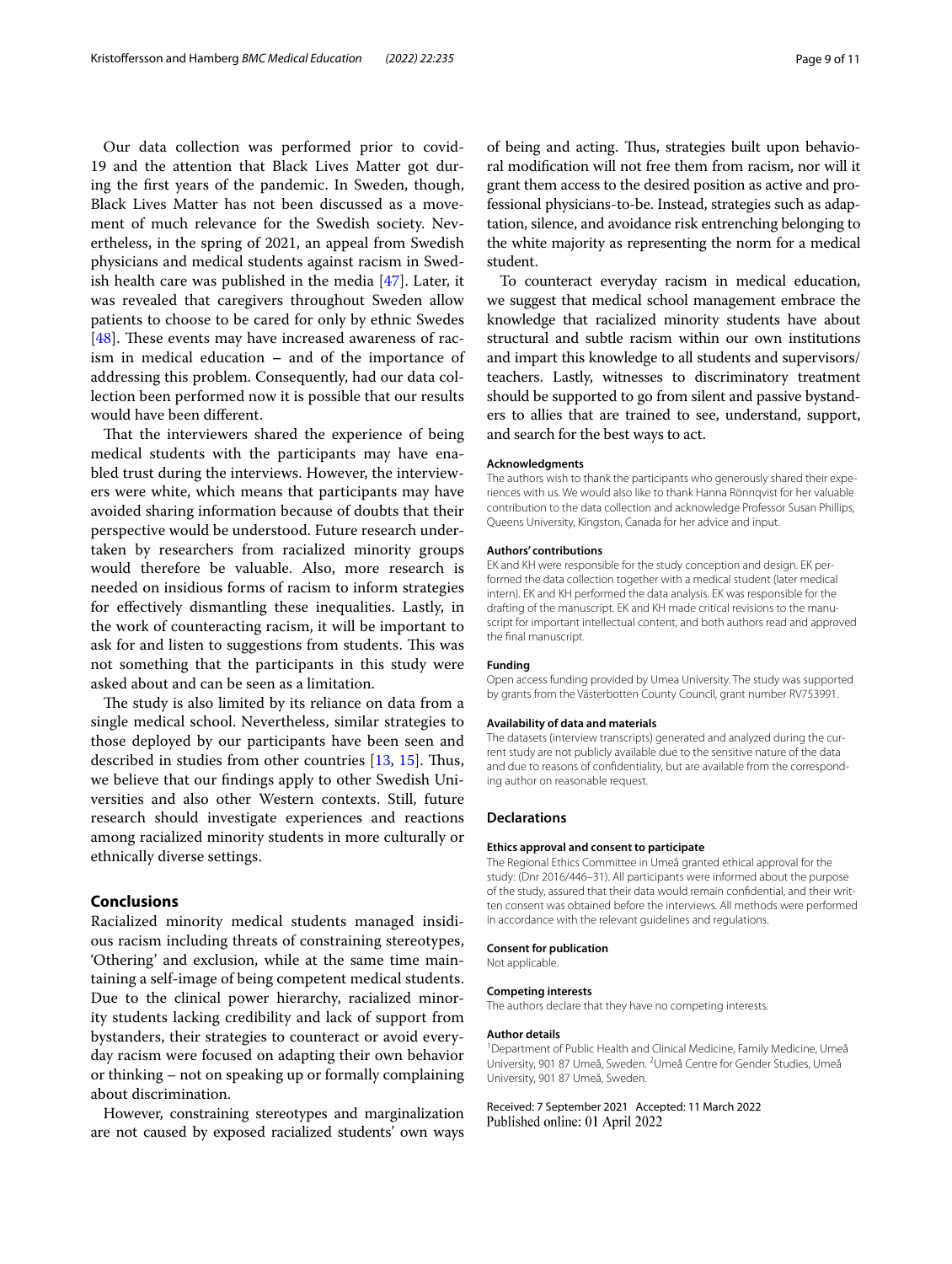## **References**

- <span id="page-9-0"></span>1. Hill KA, Samuels EA, Gross CP, et al. Assessment of the prevalence of medical student mistreatment by sex, race/ethnicity, and sexual orientation. JAMA. 2020;180:653–65.
- <span id="page-9-30"></span>2. Leyerzapf H, Abma TA, Steenwijk RR, et al. Standing out and moving up: performance appraisal of cultural minority physicians. Adv Health Sci Educ Theory Pract. 2015;20(4):995–1010.
- <span id="page-9-1"></span>3. Orom H, Semalulu T, Underwood W 3rd. The social and learning environments experienced by underrepresented minority medical students: a narrative review. Acad Med. 2013;88:1765–77.
- <span id="page-9-2"></span>4. Acosta D, Ackerman-Barger K. Breaking the silence: time to talk about race and racism. Acad Med. 2017;92:285–8.
- 5. Ansell DA, McDonald EK. Bias, black lives, and academic medicine. N Engl J Med. 2015;372:1087–9.
- <span id="page-9-3"></span>6. The Lancet. Editorial. Medicine and medical science: black lives must matter more. Lancet. 2020;395(10240):1813.
- 7. Ahmad NJ, Shi M. The need for anti-racism training in medical school curricula. Acad Med. 2017;92:1073.
- 8. Bailey ZD, Feldman JM, Bassett MT. How structural racism works racist policies as a root cause of U.S. racial health inequities. NEJM. 2021;384(8):768–73.
- 9. Karani R, Varpio L, May W, et al. Commentary: racism and bias in health professions education: how educators, faculty developers, and researchers can make a diference. Acad Med. 2017;92(11S):S1–6.
- 10. Tsai J, Crawford-Roberts A. A call for critical race theory in medical education. Acad Med. 2017;92:1072–3.
- <span id="page-9-4"></span>11. White Coats For Black Lives National Working groups. Our visions and values. [https://whitecoats4blacklives.org/wp-content/uploads/2021/07/](https://whitecoats4blacklives.org/wp-content/uploads/2021/07/WC4BL_Vision_Document_1_.pdf) [WC4BL\\_Vision\\_Document\\_1\\_.pdf.](https://whitecoats4blacklives.org/wp-content/uploads/2021/07/WC4BL_Vision_Document_1_.pdf) Accessed 1 Sept 2021.
- <span id="page-9-5"></span>12. Ackerman-Barger K, Boatright D, Gonzalez-Colaso R, et al. Seeking inclusion excellence: understanding racial microaggressions as experienced by underrepresented medical and nursing students. Acad Med. 2020;95(5):758–63.
- <span id="page-9-9"></span>13. Beagan BL. 'Is this worth getting into a big fuss over?' Everyday racism in medical school. Med Educ. 2003;37:852–60.
- <span id="page-9-16"></span>14. Kristofersson E, Rönnqvist H, Andersson J, et al. "It was as if I wasn't there" – experiences of everyday racism in a Swedish medical school. Soc Sci Med. 2021;113678.
- <span id="page-9-10"></span>15. Leyerzapf H, Abma T. Cultural minority students' experiences with intercultural competency in medical education. Med Educ. 2017;51:521–30.
- <span id="page-9-6"></span>16. Sandoval RS, Afolabi T, Said J, et al. Building a tool kit for medical and dental students: addressing microaggressions and discrimination on the wards. MedEdPORTAL. 2020;16:10893.
- <span id="page-9-7"></span>17. Essed P. Understanding everyday racism: an interdisciplinary theory. New York: Sage: 1991.
- <span id="page-9-8"></span>18. Sue DW. Microaggressions in everyday life: race, gender, and sexual orientation. Hoboken: Wiley & Sons, Inc; 2010.
- <span id="page-9-11"></span>19. Fanon F. Black skin, white masks. New ed. New York: Grove Press; 2008.
- <span id="page-9-12"></span>20. Ghorashi H, Sabelis I. Juggling diference and sameness: rethinking strategies for diversity in organisations. Scand J Manag. 2013;29:78–86.
- <span id="page-9-13"></span>21. Habel Y. Challenging Swedish exceptionalism? Teaching while black. In: Freeman K, Johnson E, editors. Education in the black diaspora: perspectives, challenges and prospects. London: Routledge; 2012. p. 99–122.
- <span id="page-9-14"></span>22. Wolgast S, Molina I, Gardell M. Anti-black racism and discrimination in the labour market. 2018. [https://www.lansstyrelsen.se/download/18.4e041](https://www.lansstyrelsen.se/download/18.4e0415ee166afb5932419bf7/1542881639062/Rapport%202018-22%20Anti-Black%20racism%20and%20discrimination.pdf) [5ee166afb5932419bf7/1542881639062/Rapport%202018-22%20Anti-](https://www.lansstyrelsen.se/download/18.4e0415ee166afb5932419bf7/1542881639062/Rapport%202018-22%20Anti-Black%20racism%20and%20discrimination.pdf)[Black%20racism%20and%20discrimination.pdf](https://www.lansstyrelsen.se/download/18.4e0415ee166afb5932419bf7/1542881639062/Rapport%202018-22%20Anti-Black%20racism%20and%20discrimination.pdf). Accessed 31 Aug 2021.
- 23. SOU 2005:56. Utredningen om strukturell diskriminering på grund av etnisk eller religiös tillhörighet. Det blågula glashuset: strukturell diskriminering i Sverige: betänkande. [inquiry into structural discrimination on the grounds of ethnicity or religious affiliation. The blue-yellow glass house: structural discrimination in Sweden: report]. Stockholm: Fritze. [https://www.regeringen.se/contentassets/0cf1e0d4944d469bb237](https://www.regeringen.se/contentassets/0cf1e0d4944d469bb237b6b0945d08fe/det-blagula-glashuset---strukturell-diskriminering-i-sverige-del-1---missiv-t.o.m.-kapitel-4) [b6b0945d08fe/det-blagula-glashuset---strukturell-diskriminering-i-sveri](https://www.regeringen.se/contentassets/0cf1e0d4944d469bb237b6b0945d08fe/det-blagula-glashuset---strukturell-diskriminering-i-sverige-del-1---missiv-t.o.m.-kapitel-4) [ge-del-1---missiv-t.o.m.-kapitel-4.](https://www.regeringen.se/contentassets/0cf1e0d4944d469bb237b6b0945d08fe/det-blagula-glashuset---strukturell-diskriminering-i-sverige-del-1---missiv-t.o.m.-kapitel-4) Accessed 14 Sept 2020.
- <span id="page-9-15"></span>24. SOU 2006:79. Utredningen om makt, integration och strukturell diskriminering. Integrationens svarta bok: agenda för jämlikhet och social sammanhållning: slutbetänkande. [Inquiry into power, integration and structural discrimination. The Black Book of Integration: Agenda for Equality and Social Cohesion: Final Report]. Stockholm: Fritze. [https://](https://www.regeringen.se/49bb01/contentassets/5241f7aba1244c68ba6043a868024472/integrationens-svarta-bok-agenda-for-jamlikhet-och-social-sammanhallning-sou-200679) [www.regeringen.se/49bb01/contentassets/5241f7aba1244c68ba60](https://www.regeringen.se/49bb01/contentassets/5241f7aba1244c68ba6043a868024472/integrationens-svarta-bok-agenda-for-jamlikhet-och-social-sammanhallning-sou-200679)

[43a868024472/integrationens-svarta-bok-agenda-for-jamlikhet-och](https://www.regeringen.se/49bb01/contentassets/5241f7aba1244c68ba6043a868024472/integrationens-svarta-bok-agenda-for-jamlikhet-och-social-sammanhallning-sou-200679)[social-sammanhallning-sou-200679](https://www.regeringen.se/49bb01/contentassets/5241f7aba1244c68ba6043a868024472/integrationens-svarta-bok-agenda-for-jamlikhet-och-social-sammanhallning-sou-200679). Accessed 14 Sept 2020.

- <span id="page-9-17"></span>25. Charmaz K. Constructing grounded theory. London: Sage; 2014.
- <span id="page-9-18"></span>26. Ahmed S. A phenomenology of whiteness Fem Theor. 2007;8:149–68.
- <span id="page-9-19"></span>27. Kilomba G. Plantation memories: episodes of everyday racism. 5th ed. Münster: UNRAST-Verlag; 2019.
- <span id="page-9-20"></span>28. SOU 2005:41. Utredningen om makt, integration och strukturell diskriminering. Bortom Vi och Dom: teoretiska refektioner om makt, integration och strukturell diskriminering: rapport. [Inquiry into power, integration and structural discrimination. Beyond Us and Them: Theoretical Refections on Power, Integration and Structural Discrimination: Report]. Stockholm: Fritze. [https://www.regeringen.se/49bb01/conte](https://www.regeringen.se/49bb01/contentassets/10ca6c4d2daf4916a6fcf7e91bdee5b8/bortom-vi-och-dom---teoretiska-reflektioner-om-makt-integration-och-strukturell-diskriminering-del-1) [ntassets/10ca6c4d2daf4916a6fcf7e91bdee5b8/bortom-vi-och-dom--](https://www.regeringen.se/49bb01/contentassets/10ca6c4d2daf4916a6fcf7e91bdee5b8/bortom-vi-och-dom---teoretiska-reflektioner-om-makt-integration-och-strukturell-diskriminering-del-1) [teoretiska-refektioner-om-makt-integration-och-strukturell-diskrimine](https://www.regeringen.se/49bb01/contentassets/10ca6c4d2daf4916a6fcf7e91bdee5b8/bortom-vi-och-dom---teoretiska-reflektioner-om-makt-integration-och-strukturell-diskriminering-del-1) [ring-del-1](https://www.regeringen.se/49bb01/contentassets/10ca6c4d2daf4916a6fcf7e91bdee5b8/bortom-vi-och-dom---teoretiska-reflektioner-om-makt-integration-och-strukturell-diskriminering-del-1). Accessed 14 Sept 2020.
- <span id="page-9-21"></span>29. Kristofersson E, Diderichsen S, Verdonk P, et al. To select or be selected – gendered experiences in clinical training afect medical students' specialty preferences. BMC Med Educ. 2018;18(1):268.
- <span id="page-9-22"></span>30. Statistics Sweden, 2018. Higher education foreign background among students and doctoral students in higher education 2016/17. (Document in Swedish with elements of English). [https://www.scb.se/publi](https://www.scb.se/publication/35261) [cation/35261.](https://www.scb.se/publication/35261) Accessed 31 Aug 2021.
- <span id="page-9-23"></span>31. SFS. Diskrimineringslag [discrimination act]. Stockholm: Arbetsmarknadsdepartementet; 2008:567.
- <span id="page-9-24"></span>32. Umeå University. Riskbedömning och handlingsplan för lika villkor 2019–2021. Document in Swedish. (English title: Risk assessment and action plan for work environment and equal opportunities 2019–2021). 2018. [https://www.aurora.umu.se/globalassets/dokument/universite](https://www.aurora.umu.se/globalassets/dokument/universitetsforvaltningen/personalenheten/regler-och-riktlinjer/arbetsmiljo-och-lika-villkor/riskbedomning-och-handlingsplan-arbetsmiljo-och-lika-villkor.pdf) [tsforvaltningen/personalenheten/regler-och-riktlinjer/arbetsmiljo-och](https://www.aurora.umu.se/globalassets/dokument/universitetsforvaltningen/personalenheten/regler-och-riktlinjer/arbetsmiljo-och-lika-villkor/riskbedomning-och-handlingsplan-arbetsmiljo-och-lika-villkor.pdf)[lika-villkor/riskbedomning-och-handlingsplan-arbetsmiljo-och-lika](https://www.aurora.umu.se/globalassets/dokument/universitetsforvaltningen/personalenheten/regler-och-riktlinjer/arbetsmiljo-och-lika-villkor/riskbedomning-och-handlingsplan-arbetsmiljo-och-lika-villkor.pdf)[villkor.pdf](https://www.aurora.umu.se/globalassets/dokument/universitetsforvaltningen/personalenheten/regler-och-riktlinjer/arbetsmiljo-och-lika-villkor/riskbedomning-och-handlingsplan-arbetsmiljo-och-lika-villkor.pdf). Accessed 31 Aug 2021.
- <span id="page-9-25"></span>33. Umeå University. Work environment and equal opportunities policy. 2019. [https://www.umu.se/globalassets/fristaende-webbar/regel](https://www.umu.se/globalassets/fristaende-webbar/regelverk/engelska/human-resources-equal-opportunities-and-work-environment/work-environment-and-equal-opportunities-policy-fs-1.1-1526-19_eng.pdf) [verk/engelska/human-resources-equal-opportunities-and-work-envir](https://www.umu.se/globalassets/fristaende-webbar/regelverk/engelska/human-resources-equal-opportunities-and-work-environment/work-environment-and-equal-opportunities-policy-fs-1.1-1526-19_eng.pdf) [onment/work-environment-and-equal-opportunities-policy-fs-1.1-](https://www.umu.se/globalassets/fristaende-webbar/regelverk/engelska/human-resources-equal-opportunities-and-work-environment/work-environment-and-equal-opportunities-policy-fs-1.1-1526-19_eng.pdf) [1526-19\\_eng.pdf](https://www.umu.se/globalassets/fristaende-webbar/regelverk/engelska/human-resources-equal-opportunities-and-work-environment/work-environment-and-equal-opportunities-policy-fs-1.1-1526-19_eng.pdf). Accessed 31 Aug 2021.
- <span id="page-9-26"></span>34. de los Reyes P. Att segla i motvind. En kvalitativ undersökning om strukturell diskriminering och vardagsrasism inom universitetsvärlden. [Sailing in headwinds. A qualitative study of structural discrimination and everyday racism in the university world]. Stockholm: Arbetslivsinstitutet; 2007. [https://journals.](https://journals.lub.lu.se/aio/article/view/16880/15262) [lub.lu.se/aio/article/view/16880/15262](https://journals.lub.lu.se/aio/article/view/16880/15262). Accessed 27 Dec 2020.
- <span id="page-9-27"></span>35. Magnusson E, Marecek J. Doing interview-based qualitative research: a learner's guide. Cambridge: University Press; 2015.
- <span id="page-9-28"></span>36. Verdonk P, Abma T. Intersectionality and refexivity in medical education research. Med Educ. 2013;47:754–6.
- <span id="page-9-29"></span>37. Spivak GC. Can the subaltern speak? In: Williams P, Chrisman L, editors. Colonial discourse and post-colonial theory. New York: Colombia University Press; 1988. p. 64–111.
- <span id="page-9-31"></span>38. Esmail A, Roberts C. Academic performance of ethnic minority candidates and discrimination in the MRCGP examinations between 2010 and 2012: analysis of data. BMJ. 2013;347:f5662.
- <span id="page-9-32"></span>39. Frye V, Camacho-Rivera M, Salas-Ramirez K, et al. Professionalism: the wrong tool to solve the right problem? Acad Med. 2020;95(6):860–3.
- <span id="page-9-33"></span>40. Phillips SP, Dalgarno N. Professionalism, professionalization, expertise and compassion: a qualitative study of medical residents. BMC Med Educ. 2017;17(1):21.
- <span id="page-9-34"></span>41. Lewis JA, Mendenhall R, Harwodd SA, et al. Coping with gendered racial microaggressions among black women college students. J Afr Am St. 2013;17:51–73.
- <span id="page-9-35"></span>42. Schmauch U. Den osynliga vardagsrasismens realitet. [the reality of invisible everyday racism]. Diss. Umeå: Umeå University; 2006.
- <span id="page-9-36"></span>43. Smith WA, Mustaffa JB, Jones CM, Curry TJ, Allen WR. 'you make me wanna holler and throw up both my hands!': Campus culture, black misandric microaggressions, and racial battle fatigue. Int J Qual Stud Educ. 2016;29(9):1189–209.
- <span id="page-9-37"></span>44. Manzi J, Casapulla S, Kropf K, et al. Responding to racism in the clinical setting: a novel use of forum theatre in social medicine education. J Med Humanit. 2020;41:489–500.
- 45. Wheeler DJ, Zapatab J, Davis D, et al. Twelve tips for responding to microaggressions and overt discrimination: when the patient ofends the learner. Med Teach. 2019;41:1112–7.